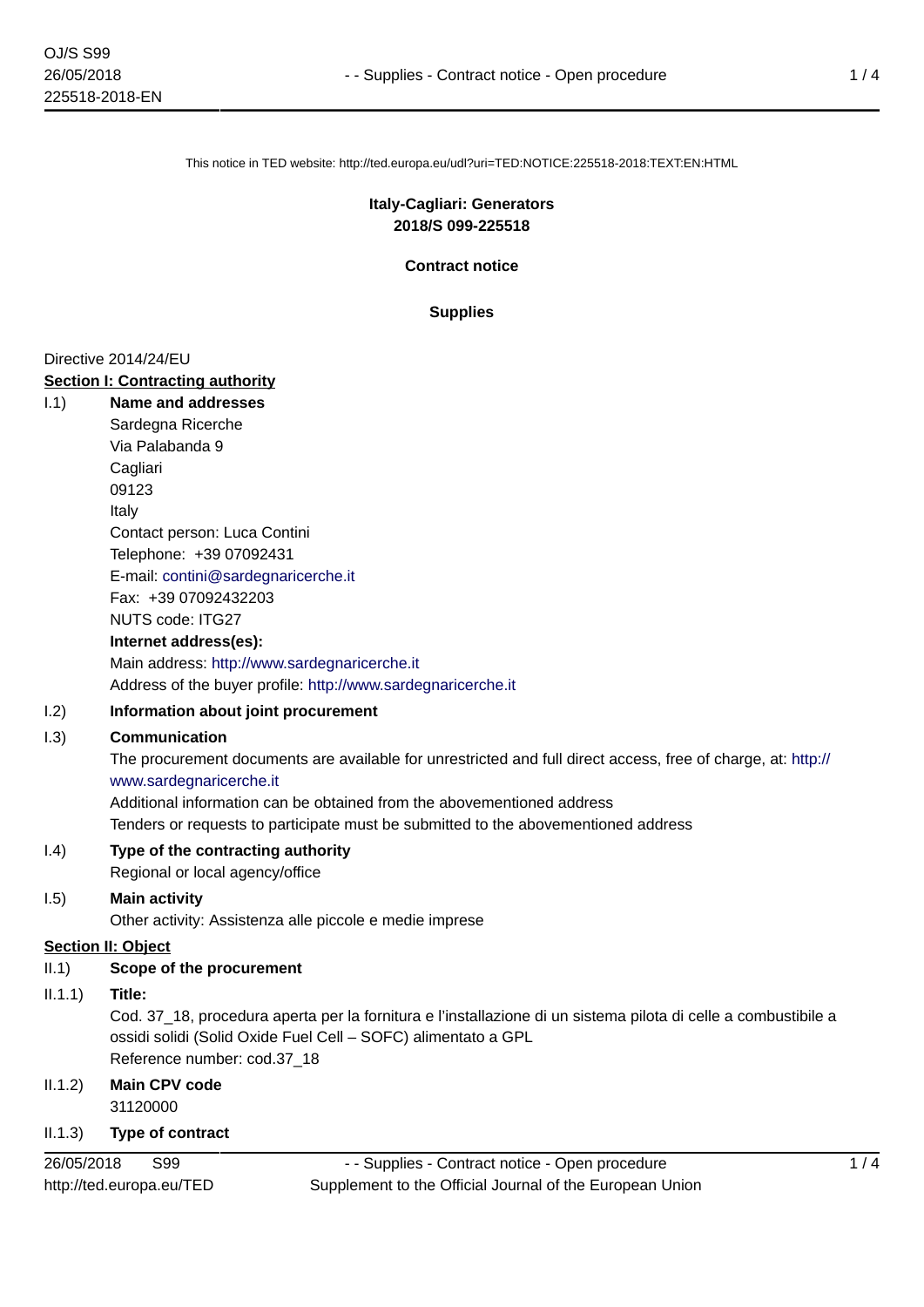|          | Supplies                                                                                                                                                                                                                                                                                                                   |
|----------|----------------------------------------------------------------------------------------------------------------------------------------------------------------------------------------------------------------------------------------------------------------------------------------------------------------------------|
| II.1.4)  | <b>Short description:</b>                                                                                                                                                                                                                                                                                                  |
|          | Fornitura e installazione celle a combustibile (Solid Oxide Fuel Cell - SOFC) alimentate a GPL.                                                                                                                                                                                                                            |
| II.1.5)  | <b>Estimated total value</b>                                                                                                                                                                                                                                                                                               |
| II.1.6)  | <b>Information about lots</b><br>This contract is divided into lots: no                                                                                                                                                                                                                                                    |
| II.2)    | <b>Description</b>                                                                                                                                                                                                                                                                                                         |
| II.2.1)  | Title:                                                                                                                                                                                                                                                                                                                     |
| II.2.2)  | <b>Additional CPV code(s)</b>                                                                                                                                                                                                                                                                                              |
| II.2.3)  | <b>Place of performance</b><br>NUTS code: ITG27                                                                                                                                                                                                                                                                            |
| II.2.4)  | Description of the procurement:<br>Fornitura e installazione di un sistema pilota di celle a combustibile ad ossidi solidi (Solid Oxide Fuel Cell<br>— SOFC) avente una potenza cumulata in uscita compresa tra 9 e 11 kWe, nonché garanzia e servizio di<br>manutenzione per un periodo minimo di 24 mesi.                |
| II.2.5)  | <b>Award criteria</b><br>Price is not the only award criterion and all criteria are stated only in the procurement documents                                                                                                                                                                                               |
| II.2.6)  | <b>Estimated value</b><br>Value excluding VAT: 181 800.00 EUR                                                                                                                                                                                                                                                              |
| II.2.7)  | Duration of the contract, framework agreement or dynamic purchasing system<br>Duration in months: 8<br>This contract is subject to renewal: no                                                                                                                                                                             |
| II.2.10) | <b>Information about variants</b><br>Variants will be accepted: no                                                                                                                                                                                                                                                         |
| II.2.11) | <b>Information about options</b><br>Options: no                                                                                                                                                                                                                                                                            |
| II.2.12) | Information about electronic catalogues                                                                                                                                                                                                                                                                                    |
| II.2.13) | <b>Information about European Union funds</b><br>The procurement is related to a project and/or programme financed by European Union funds: yes<br>Identification of the project: POR FESR Sardegna 2014-2020 - Linea d'Azione 1.2.2. - Progetto Complesso<br>Reti Intelligenti                                            |
| II.2.14) | <b>Additional information</b>                                                                                                                                                                                                                                                                                              |
|          | Section III: Legal, economic, financial and technical information                                                                                                                                                                                                                                                          |
| III.1)   | <b>Conditions for participation</b>                                                                                                                                                                                                                                                                                        |
| III.1.1) | Suitability to pursue the professional activity, including requirements relating to enrolment on<br>professional or trade registers<br>List and brief description of conditions:<br>Informazioni e formalità necessarie per valutare la conformità ai requisiti: come indicato nel Capitolato Speciale<br>d'Appalto (CSA). |
| III.1.2) | <b>Economic and financial standing</b>                                                                                                                                                                                                                                                                                     |

# III.1.3) **Technical and professional ability**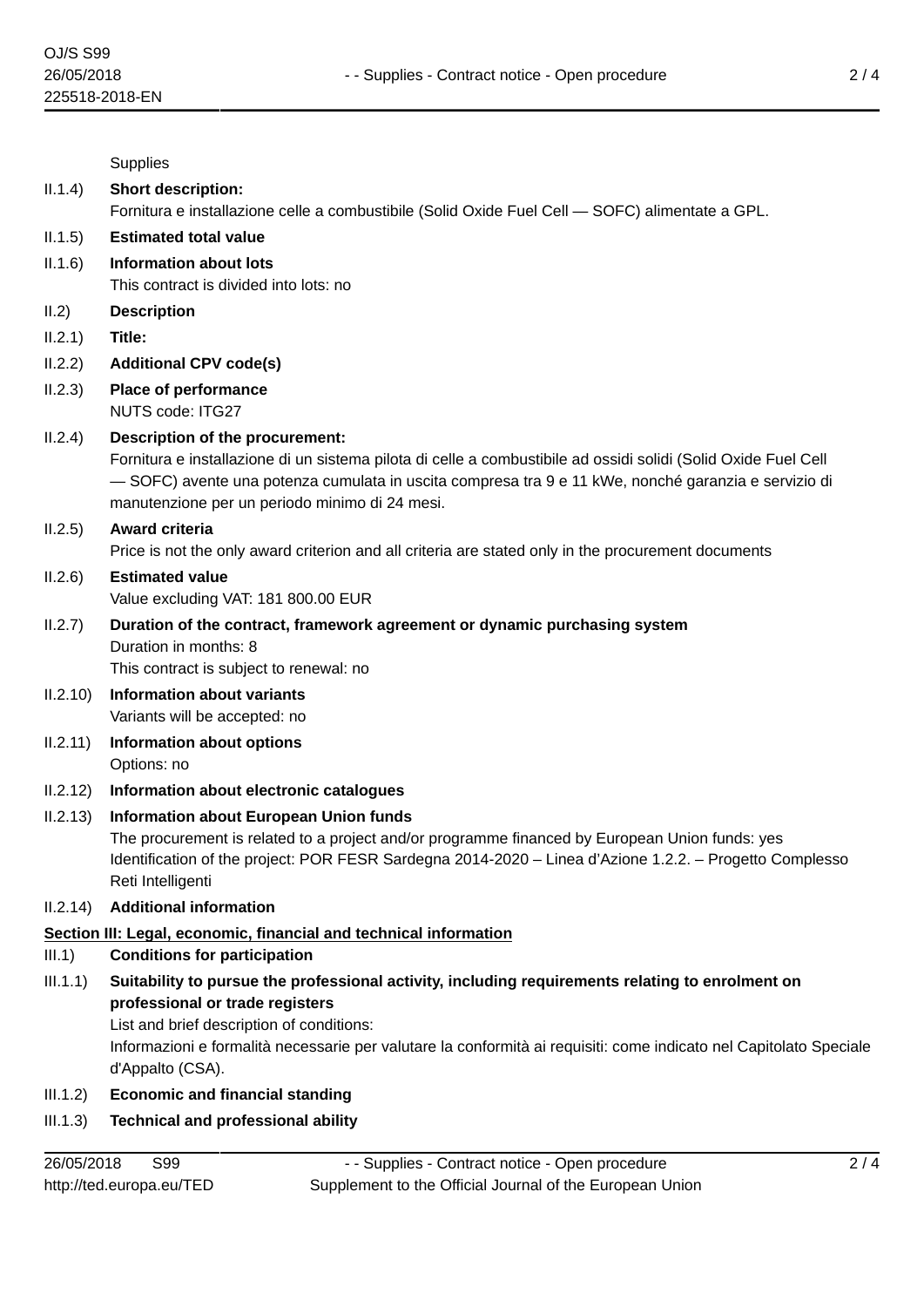List and brief description of selection criteria:

Informazioni e formalità necessarie per valutare la conformità ai requisiti: come indicato nel Capitolato Speciale d'Appalto (CSA).

- III.1.5) **Information about reserved contracts**
- III.2) **Conditions related to the contract**
- III.2.2) **Contract performance conditions:**
- III.2.3) **Information about staff responsible for the performance of the contract**

# **Section IV: Procedure**

IV.1) **Description**

IV.1.1) **Type of procedure**

Open procedure

- IV.1.3) **Information about a framework agreement or a dynamic purchasing system**
- IV.1.4) **Information about reduction of the number of solutions or tenders during negotiation or dialogue**
- IV.1.6) **Information about electronic auction**
- IV.1.8) **Information about the Government Procurement Agreement (GPA)** The procurement is covered by the Government Procurement Agreement: yes

# IV.2) **Administrative information**

- IV.2.1) **Previous publication concerning this procedure**
- IV.2.2) **Time limit for receipt of tenders or requests to participate** Date: 19/07/2018 Local time: 10:00
- IV.2.3) **Estimated date of dispatch of invitations to tender or to participate to selected candidates**
- IV.2.4) **Languages in which tenders or requests to participate may be submitted:** Italian, English
- IV.2.6) **Minimum time frame during which the tenderer must maintain the tender** Duration in months: 6 (from the date stated for receipt of tender)

# IV.2.7) **Conditions for opening of tenders** Date: 20/07/2018 Local time: 10:00

Place:

Via Palabanda 9, Cagliari.

# **Section VI: Complementary information**

- VI.1) **Information about recurrence** This is a recurrent procurement: no
- VI.2) **Information about electronic workflows** Electronic invoicing will be accepted

# VI.3) **Additional information:**

Apertura offerte: ore 10:00 del 20.7.2018 in seduta pubblica c/o via Palabanda 9, Cagliari, fatta salva diversa comunicazione pubblicata su [www.sardegnaricerche.it,](www.sardegnaricerche.it) sezione gare e appalti, cod.37\_18. CIG 7489293817, CUP: G73D16000410006. Tutti i documenti di gara e le eventuali FAQ, sono scaricabili gratuitamente dal sito [www.sardegnaricerche.it.](www.sardegnaricerche.it) I quesiti rilevanti e gli esiti della procedura verranno resi noti sul medesimo sito.